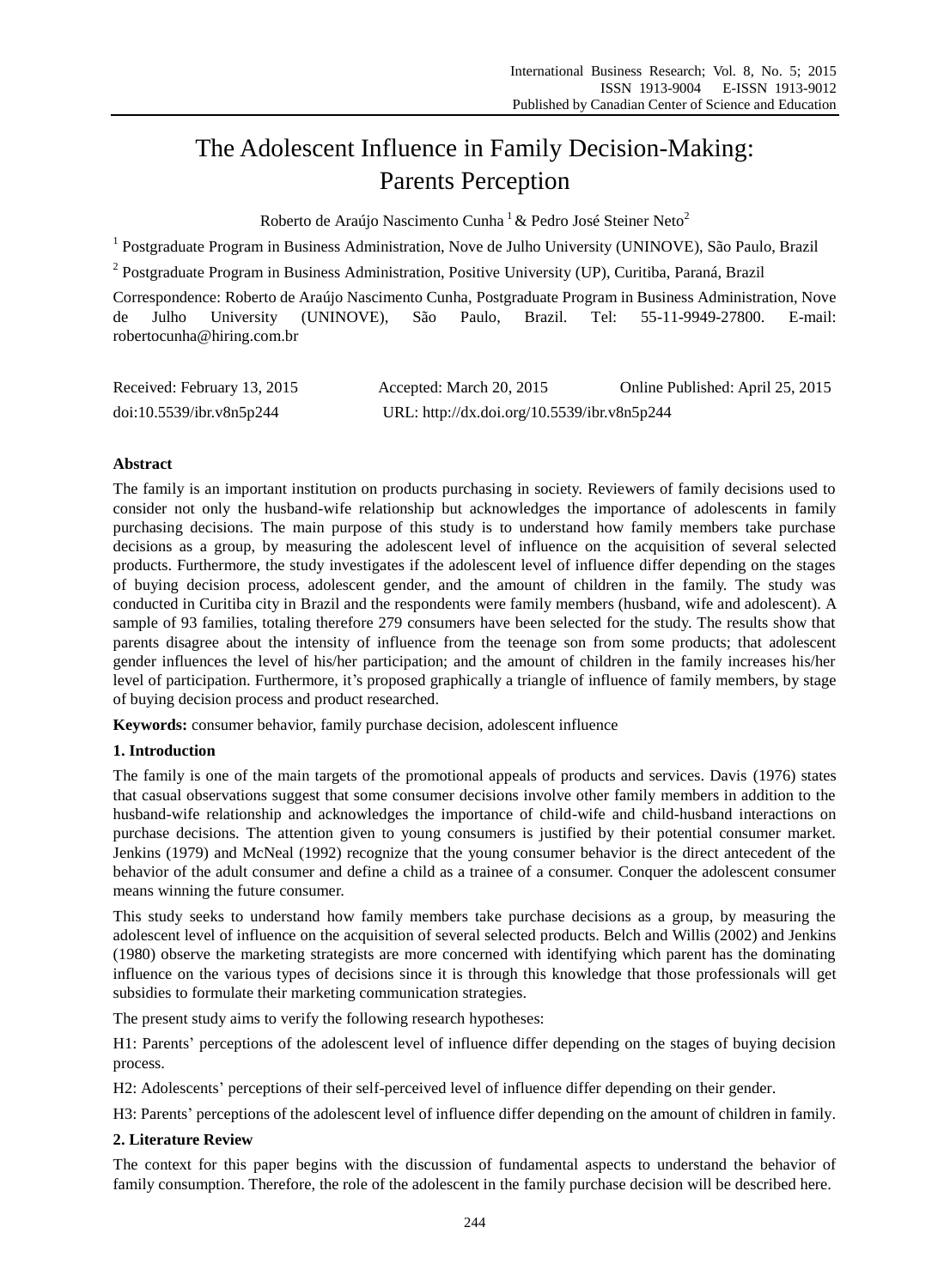# *2.1 The Family: A Social Group and a Unit of Consumption*

According to Chinoy (1975), from a sociological point of view a family is the basic social unit. The family is considered an agent of socialization process that transforms raw material into a human being. The family prepares the individual for the roles he/she will play, providing the necessary repertoire of habits, beliefs and values.

Family life is the first form of sociability, because it is through this that a family member comes into contact with societal norms and essentials that must be learned. The family transmits those to its members, in particular the child, not only directly by teaching and by indoctrination, but also indirectly by training methods, the content of culture, i.e. the socialization (Chinoy, 1975).

Family is the most important consumer buying organization in society. However, recent changes in the family composition and lifestyle, including the increase in the number of divorces and reducing family size suggest that we should re-examine the traditional family life cycle and behavior of family members. In the context of family purchases, new niches of consumers with profiles, habits and attitudes emerged, as the example of childless couples with a discretionary budget superior to couples of the same age group and economic status, with children. These changes have substantially altered family life, their needs and consumer behavior, though preserving the family as an institution.

# *2.2 Family Purchasing Behavior*

The family purchasing behavior is a collective process, given that it occurs when two or more individuals involved in the decision-making process. In the process, the participants are not limited to the simple search for information. They also exchange opinions and active participation.

Burns and Granbois (1980) and Davis (1976) highlight that decision-making in the family was considered only with the opinion of the husband and the wife. Today, however, the young plays a fundamental role in the decision (Beatty & Talpade, 1994; Jenkins, 1980; Thomson et al., 2007; Watne & Brennan, 2011). The husband is still seen as the dominant member of the family, for being, usually, who brings home the money and is the main resource provider.

However, as elucidated by Corfman (1989), Ferber and Chao Lee (1974) and Spiro (1983), from the moment when the woman works and contributes to the household budget, she increases her decision-making power. Wife's power grows in proportion as intellectual and financial capacity increases, which makes her less dependent on her husband, both in relation to the knowledge of the external world and the ability to evaluate alternatives, as compared to the amount of money you can spend to satisfy their own needs.

According to Davis (1976), several studies focus on the outcome of the decision-making process, not worrying about the process itself. The author analyses the decision result, observing that who decides or who wins the decision, is different from measuring the decision-making process: who starts the process or interrupts it. Researchers should begin to examine the decision-making process as a whole, instead of considering only the decision taker and the final result.

The perception of family members' influence on the buying decision varies by product category, the stage in the decision-making process (Belch & Willis, 2002; Davis, 1974; Davis & Rigaux, 1974; Wu et al., 2010), the sub decisions (Belch & Belch, 1985; Belch & Willis, 2002), the product user under consideration and its cost (Foxman & Tansuhaj, 1988). The level of importance and use of the product are also directly related to the perception of influence (Foxman & Tansuhaj, 1988). According to the authors, the influence of family members is distinguished by product user – there are products for children, for parents or for the whole family.

Empirical studies (Davis & Rigaux, 1974) have classified family decisions into 4 categories: Husband dominance, wife's dominance, autonomous (when an equal number of separate decisions are taken by each member of the couple) and syncretic (when most decisions are taken jointly). Marchetti (1991), in turn, identifies the influence of family members in 7 different areas: (1) the zone of influence of the husband; (2) the zone of influence of the wife; (3) the zone of influence of the child; (4) the zone of influence of the joint decision of the husband-wife; (5) the zone of influence of the joint decision of the husband-child; (6) the zone of influence of joint decision of wife-child; and (7) the zone of influence of the joint decision of the husband-wife-child. Originally, Marchetti (1991) plays that, from the scores of influence obtained by product browsed, it is possible to create an equilateral triangle of influence, in which each vertex corresponds to each member polled the family: father, mother and child (Figure 1).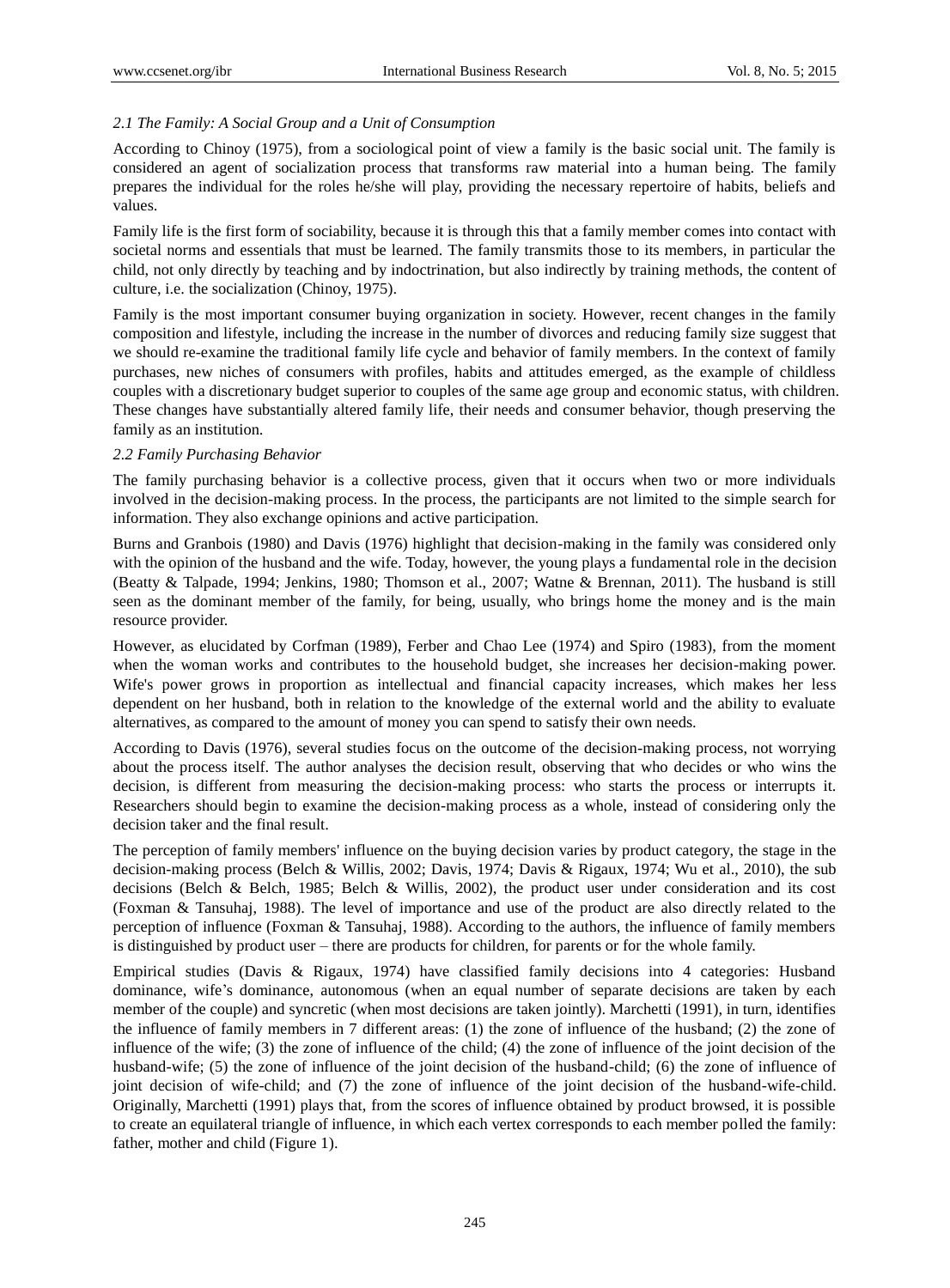

Figure 1. Triangle areas of influence of family purchase decision

# *2.3 The Role of the Adolescent in the Family Purchase Decision*

Adolescent purchasing power has increased dramatically on the last years, representing a particular group of consumers (Bristol, 2001; Corfman, 1997; Jenkins, 1979; Wu et al., 2010). It is important for consumer researchers understand the adolescent behavior on the world of consume, either in or out of the family context. Several studies highlight variables that can influence the participation of adolescents in the buying decision (as shown on Table 1).

| <b>Variable</b>                                     | <b>Considerations</b>                                                                                                                                                                                                                                                                                                                        | Author (s)                                                                               |
|-----------------------------------------------------|----------------------------------------------------------------------------------------------------------------------------------------------------------------------------------------------------------------------------------------------------------------------------------------------------------------------------------------------|------------------------------------------------------------------------------------------|
| Adolescent<br>influence                             | Adolescents have a greater influence on the products purchased for<br>their own use, which they consider important and of which they have<br>a high knowledge.                                                                                                                                                                               | Beatty & Talpade (1994)<br>Foxman, Tansuhaj & Ekstrom (1989)<br>Foxman & Tansuhaj (1988) |
| Income level                                        | The adolescents influence on purchase decision-making process of<br>durable goods for the family is higher in families with two sources of<br>income than those with only one source. The income generated by<br>the professional occupation of parents influence positively<br>adolescents on the purchase of durable goods for the family. | Beatty & Talpade (1994)                                                                  |
| Adolescent's age                                    | As adolescent matures he/she becomes an influencer and important<br>source of information for family decisions. When a teenager gets old<br>enough he/she becomes able to opine on the economic and consumer<br>skills knowledge.                                                                                                            | Beatty & Talpade (1994)<br>Mehrotra & Torges (1977)                                      |
| Parents' work hours                                 | Due to the fact that parents have less time with their children as work<br>demands them to be away from home, they are driven by a sense of<br>guilt for not dedicating so much time to their children. They end up<br>using the extra money that they earn to buy more items for their<br>children.                                         | McNeal (1992)                                                                            |
|                                                     | Parents who work tend to ask their children to participate on the<br>house activities, so that the young assume purchasing control earlier.                                                                                                                                                                                                  |                                                                                          |
| Divergent<br>Perceptions of<br>individual influence | The higher the family size and the more hours the mother works<br>outside the home, the greater the difference in the influence<br>perception of adolescents by parents.                                                                                                                                                                     | Foxman, Tansuhaj & Ekstrom (1989)                                                        |

|  | Table 1. Main considerations about the role of the adolescent on the family purchase decision |  |  |  |  |
|--|-----------------------------------------------------------------------------------------------|--|--|--|--|
|  |                                                                                               |  |  |  |  |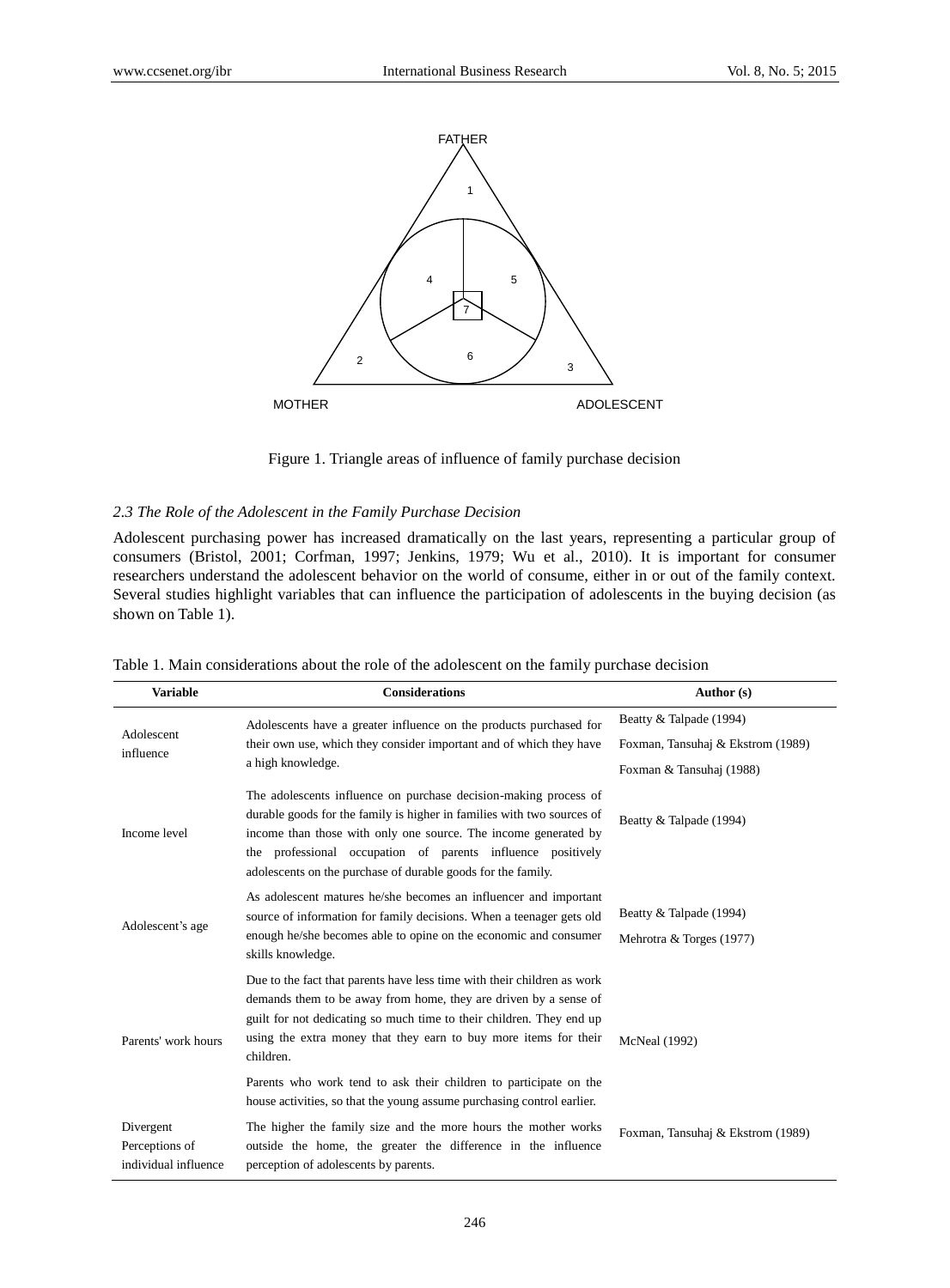## **3. Methodological Procedures**

## *3.1 Research Design*

The population of the present study has been restricted to couples, basic unity on the process of family purchase and to one of their adolescent whose age ranged between thirteen to seventeen years old. This adolescent must live with his parents in the same geographic area. Essentially this adolescent must have consumed durable and non-durable products and researched services.

With the objective of obtaining a representative sample of families, the questionnaires were applied in four schools (elementary and high schools) in different neighborhoods of the city of Curitiba, Brazil. The students answered the questionnaires inside their classrooms and took two other independent ones home to be answered by their parents. The students themselves had the commitment of bringing the answered questionnaires in the following week. In order to reduce the potential data collection biases the questionnaire of other family members who play any kind of influence or act directly on the process have been excluded. The same has happened to the ones who have not adapted themselves to the pre-qualification of the sample such as married adolescents; adolescents who work; adolescents who live away from their parents or stepfathers/stepmothers; adolescents who do not study; families led by stepfathers or stepmothers; families with separated parents.

On this study, three products/services were chosen to be researched: the TV set, the supermarket to grocery shopping and the Internet Service Provider. The selected products for the research should meet the criterion of being of common use to all family members in order to avoid the selection of products of individual use or primordially of just some family members once their influence would be notoriously superior making it difficult the measuring of the level of influence of the family members.

In total, 116 valid families were considered, however only 93 families were used in this study (excluding outliers, missing values and those who did not meet the pre-defined profile for this study).

#### **4. Results and Discussion**

In this section the results of the adolescent participation in family purchase decisions according to parent's perception will be presented. The T Test was used to compare the average of the adolescent participation.

# *4.1 General Characteristics of the Quantitative Sampling*

The final sample of this study was based on 93 families. Each family member (father, mother and adolescent) was individually interviewed, totaling therefore 279 consumers. The parent's ages vary from 30 to 67 years old, with the average age around 41 to 50 years old, corresponding  $~61\%$  of the sample. Out of the adolescents interviewed, 36 were male and 57 female. The adolescent's age varies from 13 to 17 years old. Regarding the number of children in families, 64% of the sample corresponds to families with 2 children and 3% with 4 or more children. Finally, when parents were asked about the average time worked by day in activities outside their house, 8.96 hours/day were husbands and 6.12 hours/day were wives. A summary of the information of the sample population can be seen on table 1.

| Age group                     | Father $(\% )$ | Mother $(\% )$               | <b>Education level</b>         | Father $(\% )$ | Mother $(\% )$ |
|-------------------------------|----------------|------------------------------|--------------------------------|----------------|----------------|
| Up to 30 years-old            | 1%             | ٠                            | Less than high school          | 10%            | 19%            |
| 31-40 years-old               | 23%            | 32%                          | High school graduate           | 31%            | 34%            |
| 41-50 years-old               | 61%            | 63%                          | Some college                   | 44%            | 37%            |
| 51-60 years-old               | 14%            | 4%                           | Postgraduate degree            | 15%            | 10%            |
| More than 61 years-old        | 1%             | $\qquad \qquad \blacksquare$ | <b>Total</b>                   | 100%           | 100%           |
| <b>Total</b>                  | 100%           | 100%                         |                                |                |                |
| Average time worked by day    | Father $(\% )$ | Mother $(\% )$               | Number of children in families | $\frac{0}{0}$  |                |
| Up to 6 hours per day         | 10%            | 48%                          | 1 child                        | 13%            |                |
| Between 7 and 8 hours per day | 34%            | 21%                          | 2 children                     | 64%            |                |
| Between 9 a 10 hours per day  | 37%            | 21%                          | 3 children                     | 20%            |                |
| More than 11 hours per day    | 19%            | 11%                          | More than 4 children           | 3%             |                |
| <b>Total</b>                  | 100%           | 100%                         |                                |                |                |

## Table 1. Characteristics of the sample population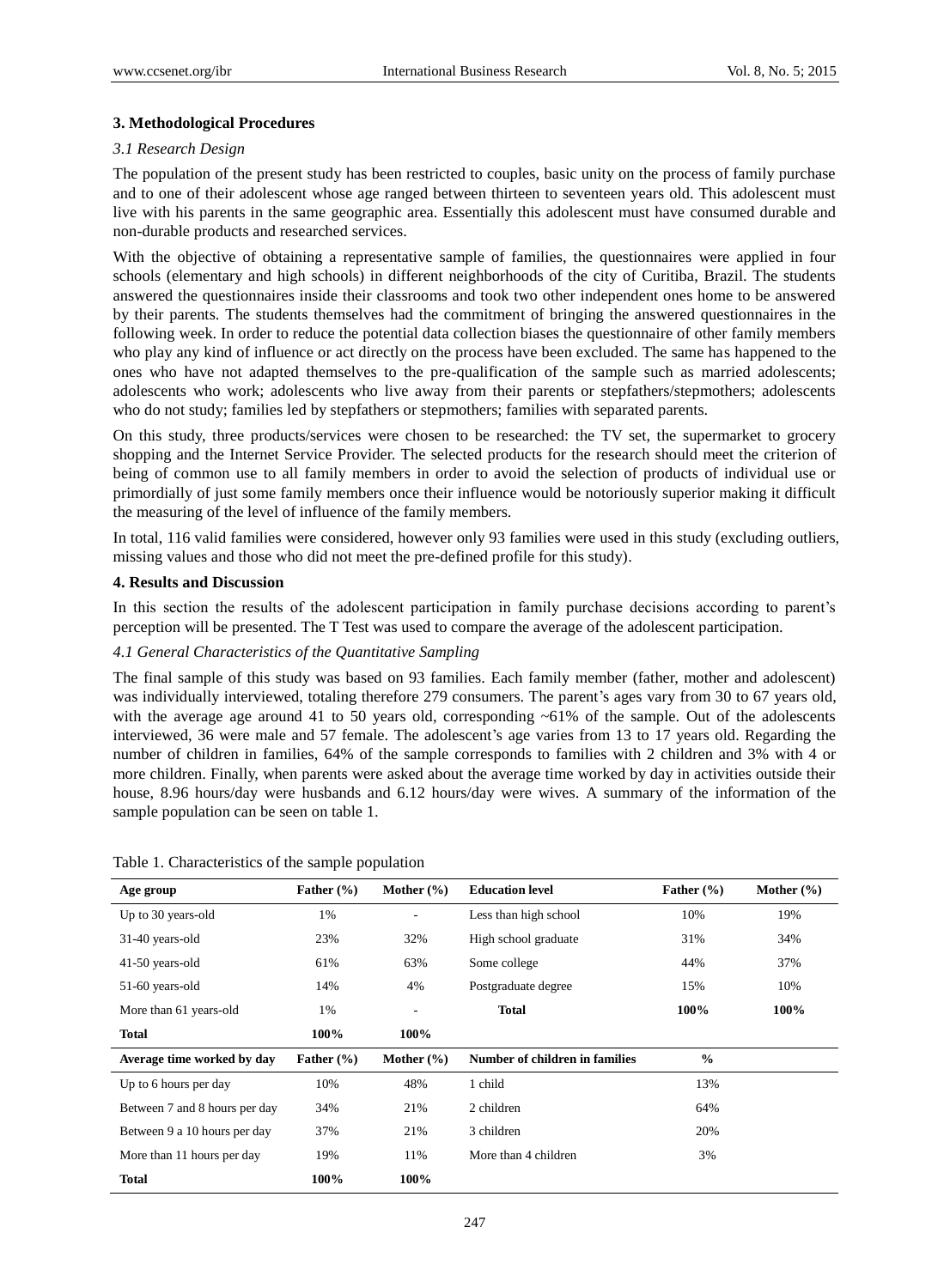| Age of adolescents | Amount $(\#)$ | <b>Family profile</b>         | Amount $(\#)$ |  |
|--------------------|---------------|-------------------------------|---------------|--|
| 13 years-old       | 17            | Families with male children   | 36            |  |
| 14 years-old       | 23            | responders                    |               |  |
| 15 years-old       | 18            | Families with female children |               |  |
| 16 years-old       | 31            | responders                    | 57            |  |
| 17 years-old       | 4             |                               |               |  |
| <b>Total</b>       | 93            |                               |               |  |

## *4.2 Adolescent Participation on the Family Purchase Decision*

The results for the analysis of H1 have been explored on Table 2 and indicate that only in relation to the TV set, in the stage of search and evaluation of alternatives, the parents disagree with the intensity of support from the teenage son. Note also that the level of agreement among members of the couple varies depending on the sample, not allowing for the generalization of the results. However, a managerial analysis would suggest that, for some products, adolescents participate with similar level of influence.

## Table 2. Adolescents' participation on the family purchase decision according to parents' perception

|                           |                       |        | Perception |         |  |
|---------------------------|-----------------------|--------|------------|---------|--|
| <b>Product / Service</b>  | <b>Stages</b>         | Father | Mother     | p-value |  |
|                           | Beginning             | 17,82  | 19,12      | 0,888   |  |
| TV set                    | Search and evaluation | 9,24   | 11,48      | 0,020   |  |
|                           | <b>Final Decision</b> | 7,75   | 8.30       | 0.811   |  |
|                           | Beginning             | 7,12   | 8,92       | 0,079   |  |
| Supermarket               | Search and evaluation | 5,60   | 5,48       | 0,480   |  |
|                           | <b>Final Decision</b> | 5,15   | 4,89       | 0,723   |  |
|                           | Beginning             | 39,75  | 47,82      | 0,777   |  |
|                           | Search and evaluation | 32,51  | 40,97      | 0.484   |  |
| Internet service provider | <b>Final Decision</b> | 29,22  | 31,35      | 0.765   |  |

Figure 2 shows graphically, according to the methodology proposed by Marchetti (1991), the triangle of influence of family members, by stage of buying decision process and product researched. The illustration shows that the decision to choose the supermarket is mainly carried out by women and internet service provider is held by the parent and teenager.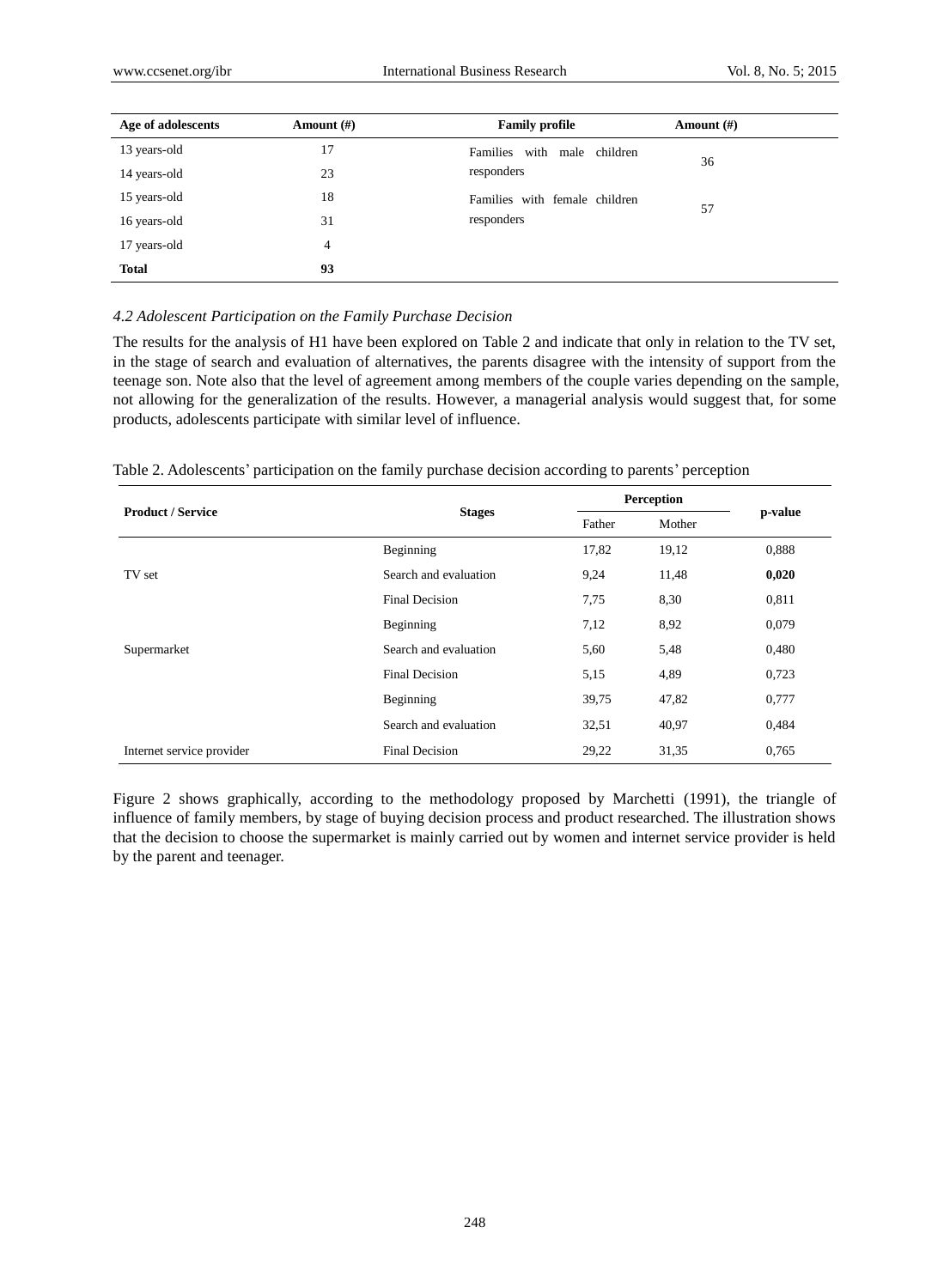

Figure 2. Triangle of Influence of the family purchase decision

According to Table 3, analyzing H2 in the perception of adolescent, gender influences the level of his/her participation. For all products/services surveyed in the stage of final decision of purchase the gender of adolescent has an influence on their participation, statistically, at a significance level of 0.05.

Table 3. Adolescents'self-perception about their participation on the family purchase decision

| <b>Product / Service</b>  | Boy (male) | Girl (female) |          | p-value |
|---------------------------|------------|---------------|----------|---------|
| TV set                    | 32,65      | 17.96         | 2,212    | 0,032   |
| Supermarket               | 11.56      | 20.27         | $-2.017$ | 0,047   |
| Internet service provider | 67.03      | 46.41         | 2.402    | 0,019   |

Regarding the amount of adolescents in the family, on the parents' perception, the fact that there are more children in the family increases the level of participation of these during the initial stage of the buying process. This result allows management reviews to define which marketing strategies can be used with adolescents. According to Table 4, the result of the research sample suggests that in families with more children these have higher level of influence, confirming results from previous studies (Belch & Willis, 2002).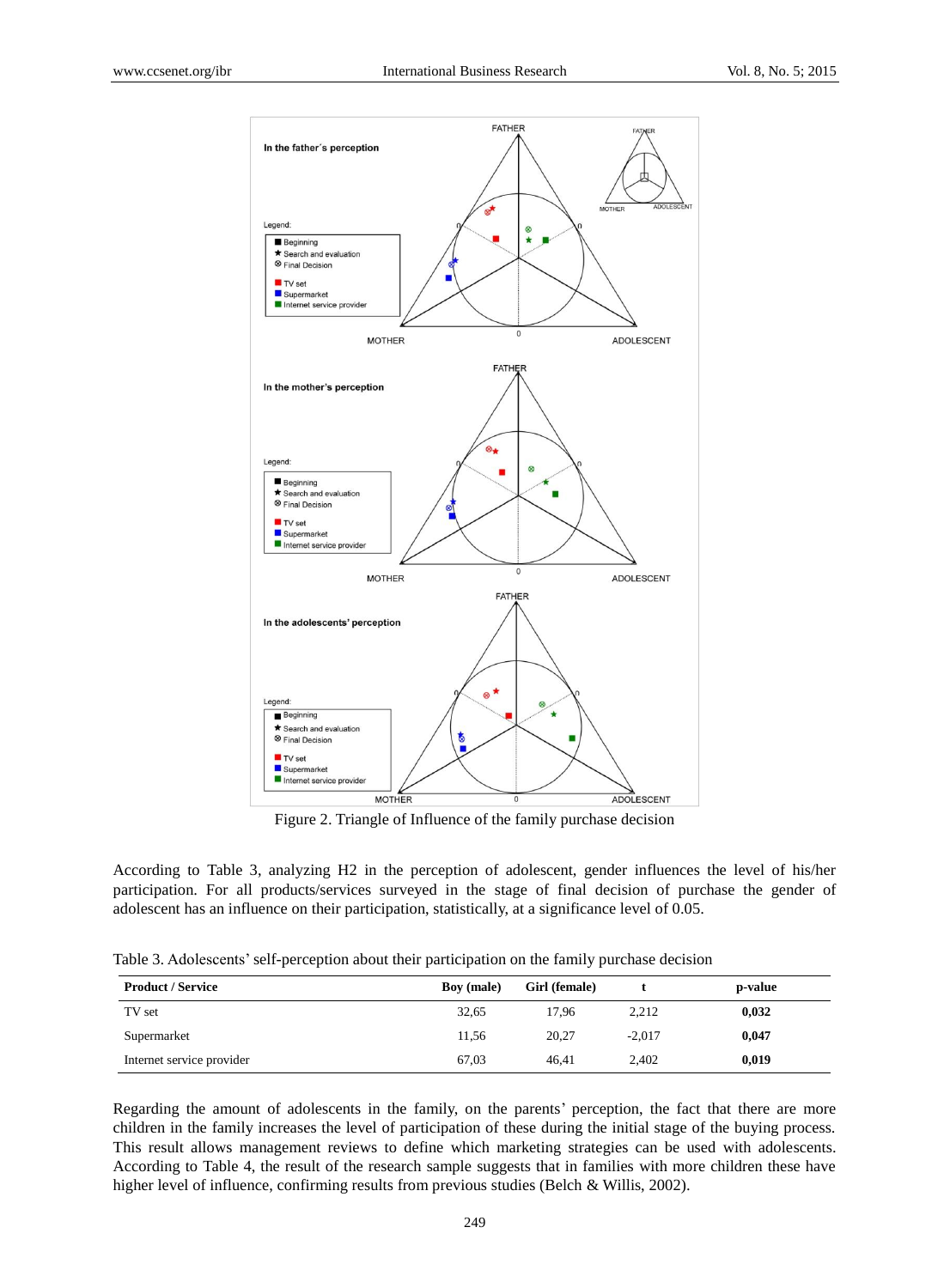| Product /      | <b>Stages</b>         | <b>Fathers' perception</b> |       | Mothers' perception |           |           | <b>Adolescents' perception</b> |           |           |         |
|----------------|-----------------------|----------------------------|-------|---------------------|-----------|-----------|--------------------------------|-----------|-----------|---------|
| <b>Service</b> |                       | Up 2 kid: $+3$ kids        |       | P value             | Up 2 kids | $+3$ kids | P value                        | Up 2 kids | $+3$ kids | P value |
|                | Beginning             | 17.73                      | 27.40 | 0.042               | 20.47     | 31.53     | 0.011                          | 31.56     | 34.30     | 0,536   |
| Adolescent     | Search and evaluation | 13.19                      | 17.78 | 0.202               | 15.71     | 22.19     | 0.147                          | 21.37     | 25.63     | 0.332   |
| participation  | <b>Final Decision</b> | 12.64                      | 12.81 | 0.962               | 12.58     | 15.43     | 0.430                          | 20.05     | 17.05     | 0.469   |

Table 4. Adolescent participation in the stages of the family purchase decision process according to family members' perception

## **5. Considerations**

The results of this study may be useful to marketers who aim to achieve effectiveness regarding the use of communication strategies for the products surveyed, mainly in products consumed in the family context. It is important to understand which family member more influences every stage of the purchase decision process to direct the companies' marketing campaigns. The results show that the purchasing decisions of the television set or choice of internet service provider were not taken by the husbands only. And also that the supermarket choice decisions were primarily taken by women.

The results concluded that in nearly all products and stages of the buying process the parents agree on the level of participation in buying decision process. In addition to a proposal for expansion of products surveyed, these results could be certainly different according to the adolescent's level of product involvement.

As for the teenager genre, they agree that boys and girls participate differently in buying decisions. This result illustrates a particular consumption behavior for each teenager genre, demonstrating the need to increasingly focus on marketing strategies. Additionally, this result can also be observed by the traditional rivalry of the sexes, in which boys and girls constantly argue over who participates more of the family purchase decision making.

Regarding the variable amount of teenagers, the results show that in families with more children parents tend to share purchases sub-decisions with them. This is a way to socialize and train the teenage consumer for future purchasing decisions. However, the same results show that children found difference in their level of participation, depending on the amount of siblings influencing on the purchasing process. This conclusion may also consider an analytical bias, since children are always dissatisfied with their power to participate in the buying process.

Considering the conclusions, this research is not intended to exhaust the topic of study on family purchase decision, but to present some suggestions for continuity of work within this scope. It is suggested that future research should involve other types of family composition, mostly single-parent families, stepparent families, blended families and grandparent families. In addition, it is suggested the use of other methodological designs, such as a longitudinal study and qualitative analysis.

The study has also certain limitations that are necessary to be pointed out. The first refers to the data collection. Due to budget and time constraints, the data in this study were not collected per household. The sample of households interviewed was obtained from four primary and secondary education schools which each adolescents were directly interviewed in their own classrooms. Data from parental questionnaires were collected by referral through the researched student.

In this case, the data collection instrument may have limitations as: (i) the understanding of the issues; (ii) the control over who answered the questions and (iii) the quality of response - despite we have requested that the questionnaires should be answered individually, without the presence of other family members. Besides that, another limitation was due to the size of the questionnaire applied. The amount of questions may have created a memorization problem and social desirability.

## **References**

- Beatty, S. E., & Talpade, S. (1994). Adolescent influence in family decision making: A replication with extension. *Journal of Consumer Research, 21*(2), 332-341. http://dx.doi.org/10.1086/209401
- Belch, G. E., & Belch, M. A. (1985). Parental and teenage child influences in family decision making. *Journal of Business Research, 13*, 163-176. http://dx.doi.org/10.1016/0148-2963(85)90038-4
- Belch, M. A., & Willis, L. A. (2002). Family decision at the turn of the century: Has the changing structure of households impacted the family decision-making process? *Journal of Consumer Behaviour, 2*(2), 111-124.